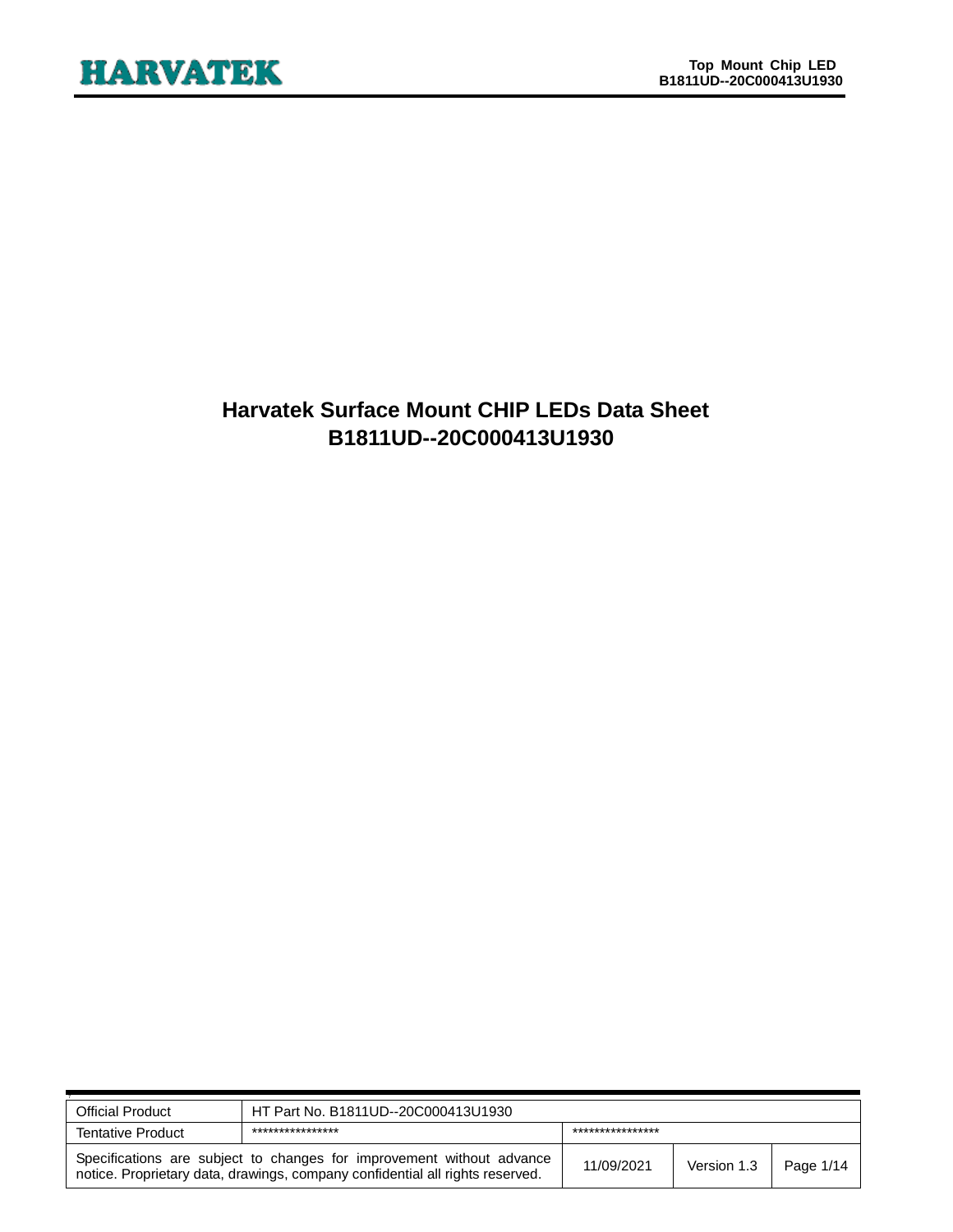| PACKAGE OUTLINE DIMENSION AND RECOMMENDED SOLDERING PATTERN FOR REFLOW |
|------------------------------------------------------------------------|
|                                                                        |
|                                                                        |
|                                                                        |
|                                                                        |
|                                                                        |
|                                                                        |
|                                                                        |
|                                                                        |
|                                                                        |
|                                                                        |
|                                                                        |
|                                                                        |
|                                                                        |
|                                                                        |
|                                                                        |
|                                                                        |

| <b>Official Product</b>                                                                                                                                | HT Part No. B1811UD--20C000413U1930 |                  |             |           |
|--------------------------------------------------------------------------------------------------------------------------------------------------------|-------------------------------------|------------------|-------------|-----------|
| <b>Tentative Product</b>                                                                                                                               | ****************                    | **************** |             |           |
| Specifications are subject to changes for improvement without advance<br>notice. Proprietary data, drawings, company confidential all rights reserved. |                                     | 11/09/2021       | Version 1.3 | Page 2/14 |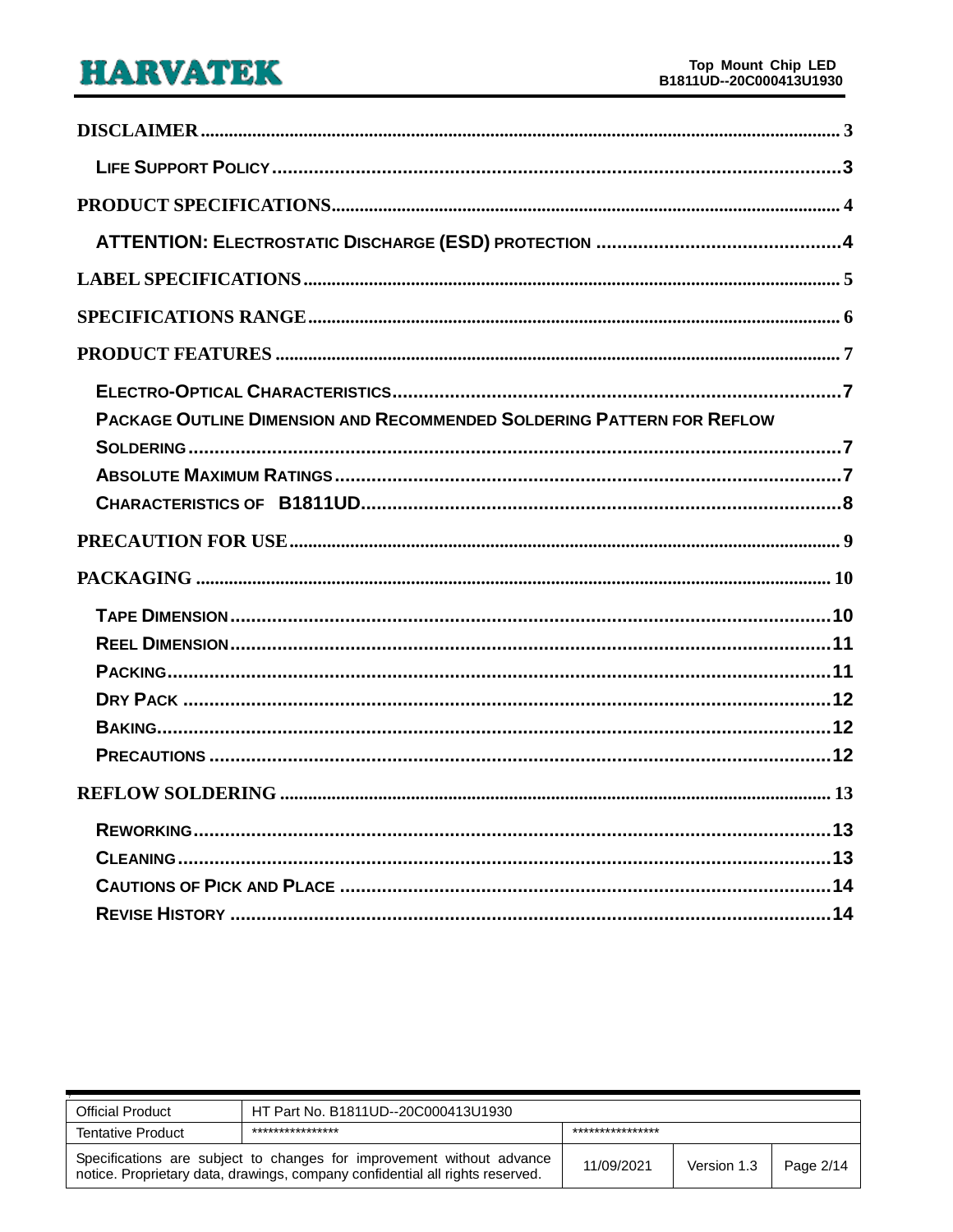#### <span id="page-2-0"></span>**DISCLAIMER**

HARVATEK reserves the right to make changes without further notice to any products herein to improve reliability, function or design. HARVATEK does not assume any liability arising out of the application or use of any product or circuit described herein; neither does it convey any license under its patent rights, nor the rights of others.

## <span id="page-2-1"></span>**Life Support Policy**

HARVATEK's products are not authorized for use as critical components in life support devices or systems without the express written approval of the President of HARVATEK or HARVATEK INTERNATIONAL. As used herein:

1. Life support devices or systems are devices or systems which, (a) are intended for surgical implant into the body, or (b) support or sustain life, and (c) whose failure to perform when properly used in accordance with instructions for use provided in the labeling, can be reasonably expected to result in a significant injury of the user.

2. A critical component in any component of a life support device or system whose failure to perform can be reasonably expected to cause the failure of the life support device or system, or to affect its safety or effectiveness.

| <b>Official Product</b>  | HT Part No. B1811UD--20C000413U1930                                                                                                                    |            |             |           |
|--------------------------|--------------------------------------------------------------------------------------------------------------------------------------------------------|------------|-------------|-----------|
| <b>Tentative Product</b> | ****************<br>***************                                                                                                                    |            |             |           |
|                          | Specifications are subject to changes for improvement without advance<br>notice. Proprietary data, drawings, company confidential all rights reserved. | 11/09/2021 | Version 1.3 | Page 3/14 |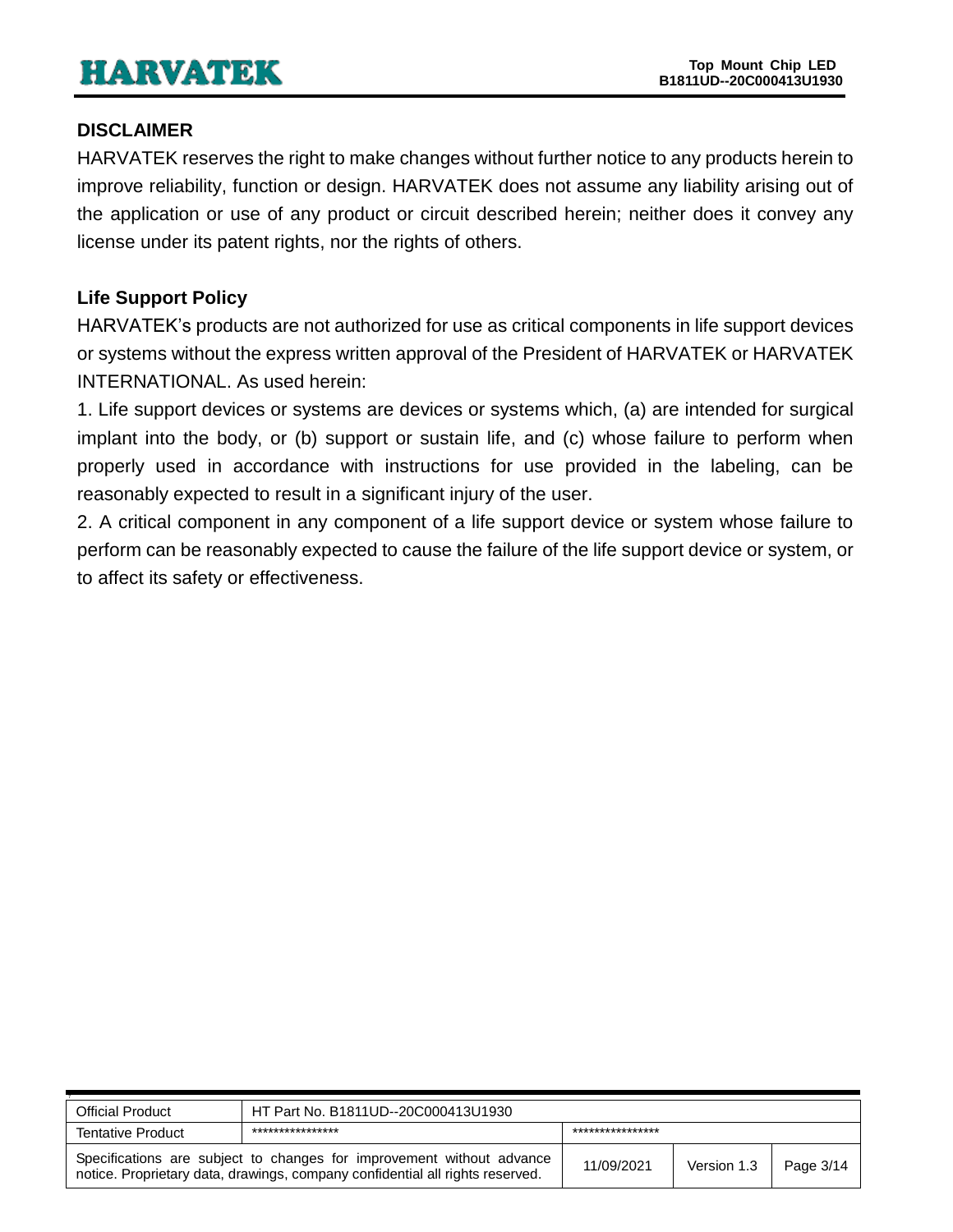#### <span id="page-3-0"></span>**Product Specifications**

| Item          | Specification                                                 | Material                          | Quantity         |
|---------------|---------------------------------------------------------------|-----------------------------------|------------------|
| Luminous      | UD:45.0-285.0 mcd                                             |                                   |                  |
| Intensity(Iv) | @20mA/ $T_s = 25^{\circ}$ C;Tolerance: $\pm$ 10%              |                                   |                  |
| Wavelength    | UD:600.0-612.0 nm                                             |                                   |                  |
|               | @20mA/T <sub>S</sub> = $25^{\circ}$ C;Tolerance: $\pm$ 0.5nm  |                                   |                  |
| Vf            | UD:1.6-2.4 V                                                  |                                   |                  |
|               | @20mA/T <sub>S</sub> = $25^{\circ}$ C; Tolerance: $\pm$ 0.05V |                                   |                  |
| llr           | $<$ 10 µA @ $V_R$ = 5 V                                       |                                   |                  |
| Resin         | Clear                                                         | Epoxy                             |                  |
| Carrier tape  | EIA 481-1A specs                                              | Conductive black tape             |                  |
| Reel          | EIA 481-1A specs                                              | Conductive black                  |                  |
| Label         | HT standard                                                   | Paper                             |                  |
| Packing bag   | 250x230mm                                                     | Aluminum laminated bag/ no-zipper | One reel per bag |
| Carton        | HT standard                                                   | Paper                             | Non-specified    |

Others:

Each immediate box consists of 5 reels. The 5 reels may not necessarily have the same lot number or the same bin

combinations of Iv, λ<sub>D</sub> and Vf. Each reel has a label identifying its specification; the immediate box consists of a product label as well.

Note :This is shipped test conditions

※Remarks: This product should be operated in forward bias. If a reverse voltage is continuously applied to the product, such operation can cause migration resulting in LED damage.

#### <span id="page-3-1"></span>**ATTENTION: Electrostatic Discharge (ESD) protection**



The symbol to the left denotes that ESD precaution is needed. ESD protection for GaP and AlGaAs based chips is necessary even though they are relatively safe in the presence of low static-electric discharge. Parts built with AlGaInP, GaN, or/and InGaN based chips are **STATIC SENSITIVE devices**. ESD precaution must

be taken during design and assembly.

If manual work or processing is needed, please ensure the device is adequately protected from ESD during the process.

| <b>Official Product</b>  | HT Part No. B1811UD--20C000413U1930                                                                                                                    |            |             |           |
|--------------------------|--------------------------------------------------------------------------------------------------------------------------------------------------------|------------|-------------|-----------|
| <b>Tentative Product</b> | ****************<br>***************                                                                                                                    |            |             |           |
|                          | Specifications are subject to changes for improvement without advance<br>notice. Proprietary data, drawings, company confidential all rights reserved. | 11/09/2021 | Version 1.3 | Page 4/14 |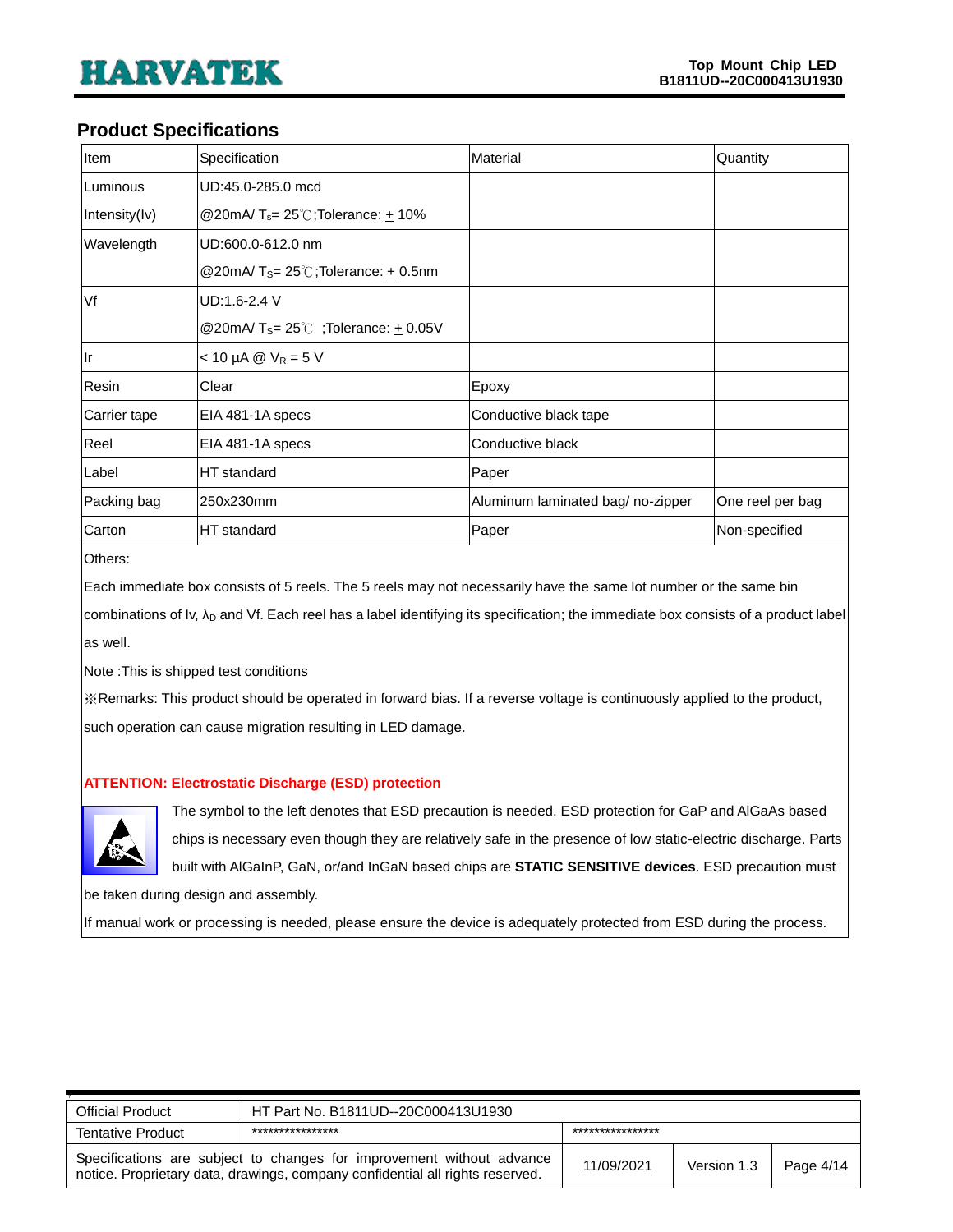## <span id="page-4-0"></span>**Label Specifications**



■**Harvatek P/N:**



## ■ **Lot No.:**

|   | $\overline{2}$        | 3            | 4          | 5         | 6      | 7                  | 8      | 9            | 10      |
|---|-----------------------|--------------|------------|-----------|--------|--------------------|--------|--------------|---------|
| E |                       |              |            | A         | 2      | 2                  |        |              | 2       |
|   | Code 12               | Code 3       | Code 4     | Code 5    | Code 6 | Code 7             | Code 8 | Code 9       | Code 10 |
|   |                       | Mfg. Year    | Mfg. Month | Mfg. Date |        | Consecutive number |        | Special code |         |
|   |                       | 2010-A       |            | 1: A      |        |                    |        |              |         |
|   |                       | 2011-B       |            | 2:B       |        |                    |        |              |         |
|   |                       | 2012-C       | 1:Jan.     | 3:C       |        |                    |        |              |         |
|   |                       |              | 2:Feb.     | 1.7.6     |        |                    |        |              |         |
|   |                       | $2018 - 1/J$ | Links in   | 26:Z      |        |                    |        | 000~ZZZ      |         |
|   | Internal Tracing Code | 2019-K       | A:Oct.     | 27:7      |        | $01 - ZZ$          |        |              |         |
|   |                       | $\sim$       | B:Nov.     | 28:8      |        |                    |        |              |         |
|   |                       | 2022-N       | C:Dec.     | 29:9      |        |                    |        |              |         |
|   |                       | 2023-P       |            | 30:3      |        |                    |        |              |         |
|   |                       |              |            | 31:4      |        |                    |        |              |         |

| <b>Official Product</b>  | HT Part No. B1811UD--20C000413U1930                                                                                                                    |            |             |           |
|--------------------------|--------------------------------------------------------------------------------------------------------------------------------------------------------|------------|-------------|-----------|
| <b>Tentative Product</b> | ****************<br>****************                                                                                                                   |            |             |           |
|                          | Specifications are subject to changes for improvement without advance<br>notice. Proprietary data, drawings, company confidential all rights reserved. | 11/09/2021 | Version 1.3 | Page 5/14 |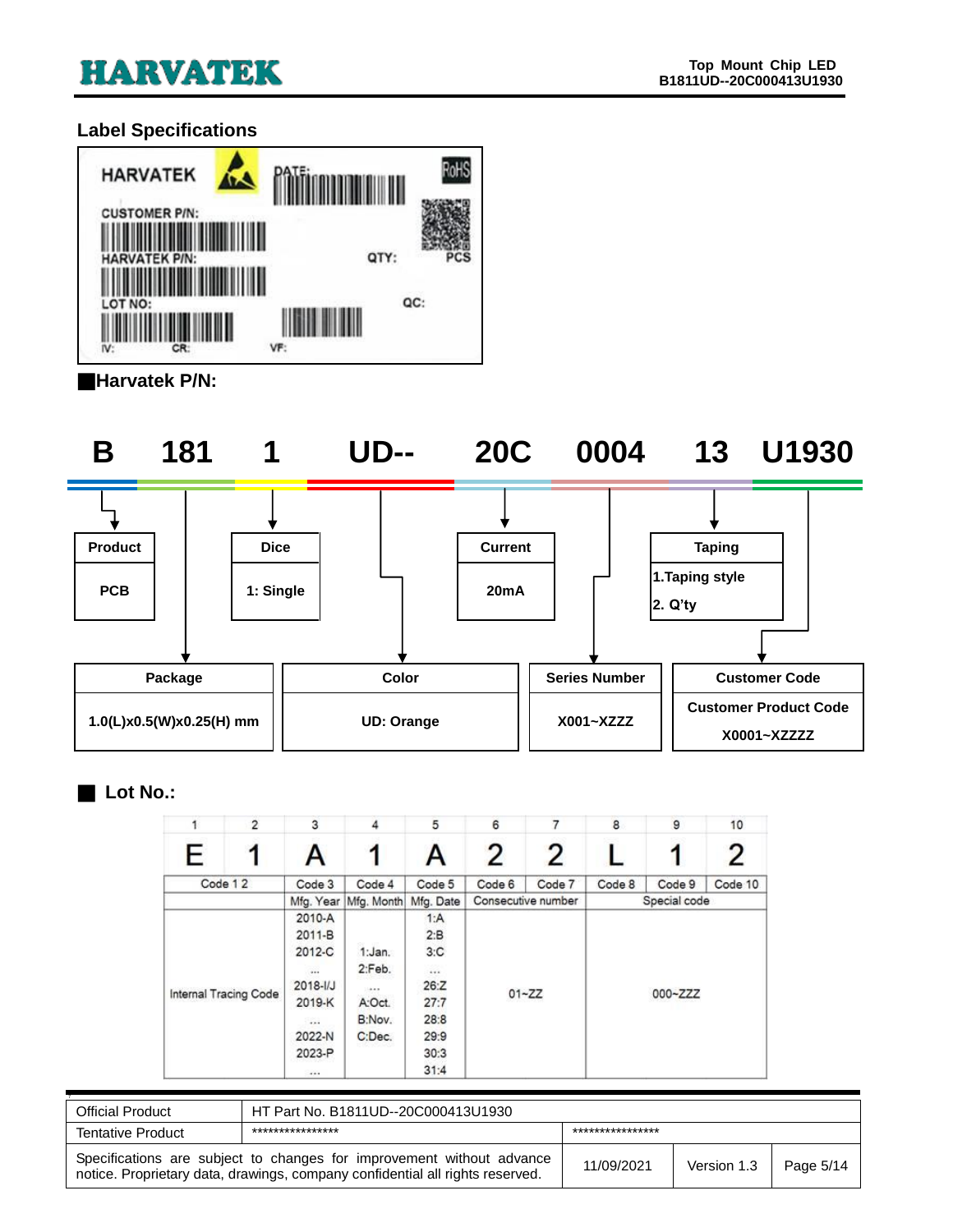#### <span id="page-5-0"></span>**Specifications Range**

#### ■**Luminous Intensity (Iv) Bin**:

| Color | <b>Bin Code</b> | Spec. Range     |
|-------|-----------------|-----------------|
| UD    |                 | 45.00-71.50 mcd |
|       | O               | 71.50-112.5 mcd |
|       | R               | 112.5-180.0 mcd |
|       |                 | 180.0-285.0 mcd |

Note: It maintains a tolerance of ±10% on Luminous Intensity

#### ■**Wavelength Bin**:

| Color | <b>Bin Code</b> | Spec. Range    |
|-------|-----------------|----------------|
| UD    |                 | 600.0-603.0 nm |
|       | c               | 603.0-606.0 nm |
|       |                 | 606.0-609.0 nm |
|       | F               | 609.0-612.0 nm |

Note: It maintains a tolerance of ±0.5nm on Wavelength Bin

## ■**Forward Voltage (Vf) Bin**:

| Color | <b>Bin Code</b> | Spec. Range   |
|-------|-----------------|---------------|
| UD    | E18             | $1.6 - 2.4$ V |

Note: It maintains a tolerance of ±0.05V on forward voltage measurements

| <b>Official Product</b>                                                                                                                                | HT Part No. B1811UD--20C000413U1930 |                  |             |           |  |
|--------------------------------------------------------------------------------------------------------------------------------------------------------|-------------------------------------|------------------|-------------|-----------|--|
| <b>Tentative Product</b>                                                                                                                               | ****************                    | **************** |             |           |  |
| Specifications are subject to changes for improvement without advance<br>notice. Proprietary data, drawings, company confidential all rights reserved. |                                     | 11/09/2021       | Version 1.3 | Page 6/14 |  |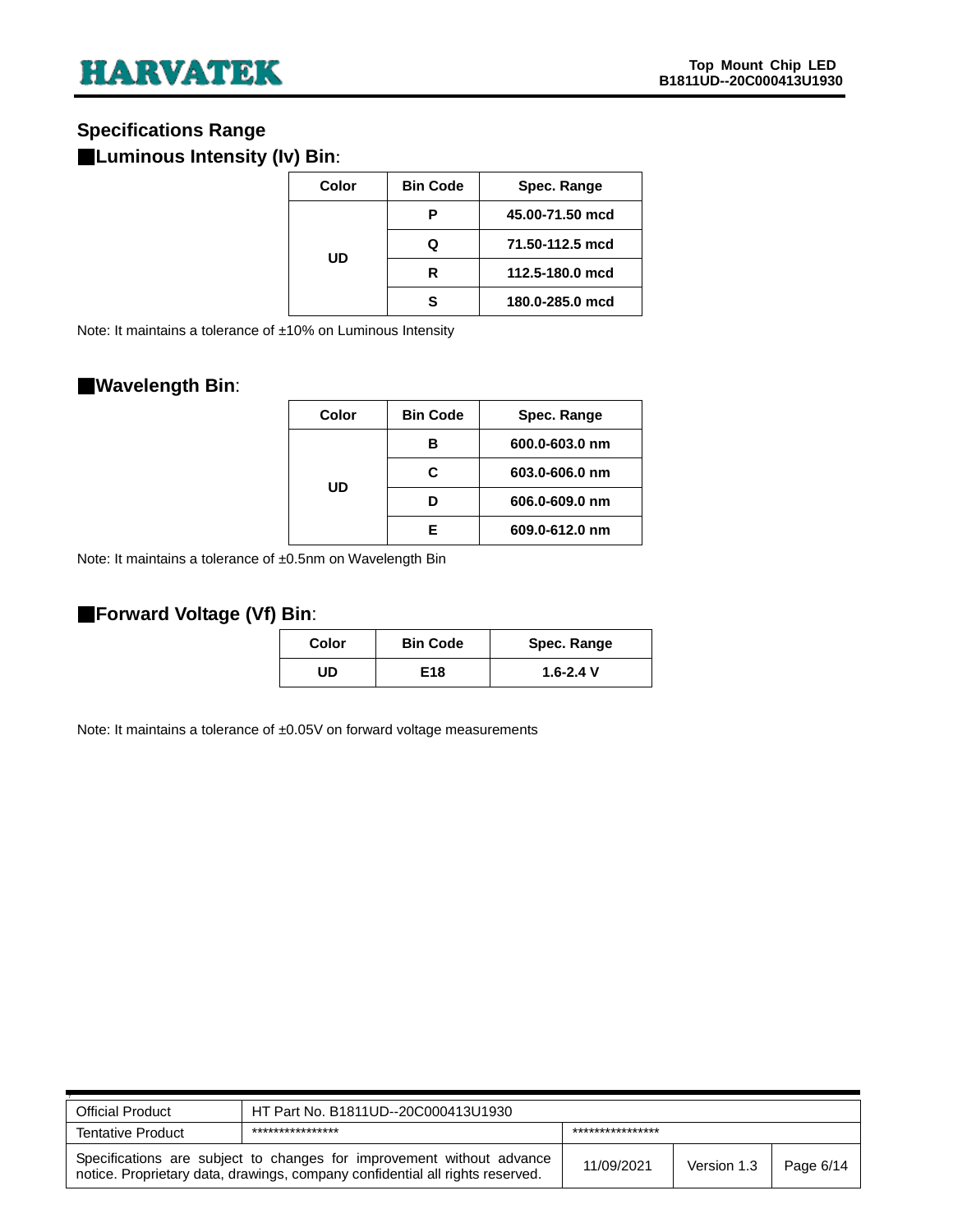#### <span id="page-6-0"></span>**Product Features**

<span id="page-6-1"></span>

|  | <b>Electro-Optical Characteristics</b> |
|--|----------------------------------------|
|--|----------------------------------------|

|               | $\dot{\ }$ $\mathsf{T}_{\mathsf{Soldering}}$ , 25 $\degree \text{C}$ ) |          |     |          |     |                  |                     |             |                                  |
|---------------|------------------------------------------------------------------------|----------|-----|----------|-----|------------------|---------------------|-------------|----------------------------------|
|               |                                                                        |          |     | $V_F(V)$ |     | Wavelength λ(nm) |                     | $I_V$ (mcd) | Viewing                          |
| <b>Series</b> | <b>Emitting Color</b>                                                  | Material | typ | max      | ΛD  | Λp               | $\triangle \lambda$ | Typical     | Angle<br>$2\theta$ $\frac{1}{2}$ |
|               |                                                                        |          |     |          |     |                  |                     |             | $X=75$                           |
| B1811UD--20   | UD                                                                     | AlGalnP  | 2.0 | 2.4      | 605 | 611              | 17                  | 112.5       | $Y = 140$                        |

## <span id="page-6-2"></span>**Package Outline Dimension and Recommended Soldering Pattern for Reflow Soldering**



#### <span id="page-6-3"></span>**Absolute Maximum Ratings**

|               |             |            |                            |             | $(T_{\text{Soldering}} 25^{\circ} \text{C})$ |  |
|---------------|-------------|------------|----------------------------|-------------|----------------------------------------------|--|
| <b>Series</b> | $P_D$ (mW)  | $I_F$ (mA) | $I_{FP}$ (mA) <sup>*</sup> | Top(C)      | $T_{ST}$ ( $\degree$ C)                      |  |
| Color         | Power       | Forward    | Pulse Forward              | Operating   | Storage                                      |  |
|               | Dissipation | Current    | Current                    | Temperature | Temperature                                  |  |
| UD            | 48          | 20         | 100                        | $-40 - +85$ | $-40 - +100$                                 |  |

\*Condition for  $I_{FP}$  is pulse of 1/10 duty and 0.1msec width

| <b>Official Product</b>  | HT Part No. B1811UD--20C000413U1930                                                                                                                    |                 |             |           |
|--------------------------|--------------------------------------------------------------------------------------------------------------------------------------------------------|-----------------|-------------|-----------|
| <b>Tentative Product</b> | ****************                                                                                                                                       | *************** |             |           |
|                          | Specifications are subject to changes for improvement without advance<br>notice. Proprietary data, drawings, company confidential all rights reserved. | 11/09/2021      | Version 1.3 | Page 7/14 |

(Unit:mm Tolerance: +/-0.1)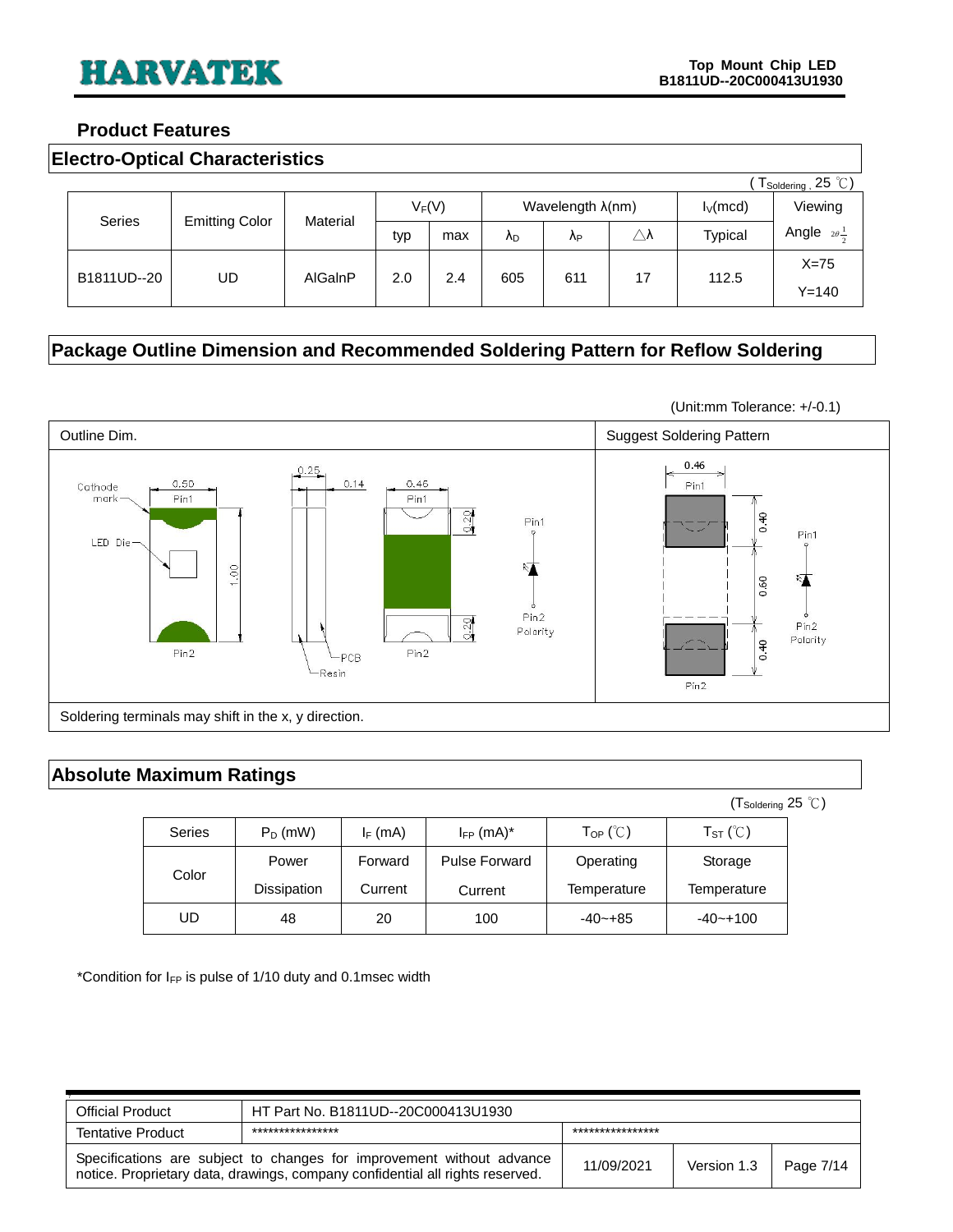#### <span id="page-7-0"></span>**Characteristics of B1811UD**



| <b>Official Product</b>  | HT Part No. B1811UD--20C000413U1930                                                                                                                    |                  |             |           |
|--------------------------|--------------------------------------------------------------------------------------------------------------------------------------------------------|------------------|-------------|-----------|
| <b>Tentative Product</b> | ****************                                                                                                                                       | **************** |             |           |
|                          | Specifications are subject to changes for improvement without advance<br>notice. Proprietary data, drawings, company confidential all rights reserved. | 11/09/2021       | Version 1.3 | Page 8/14 |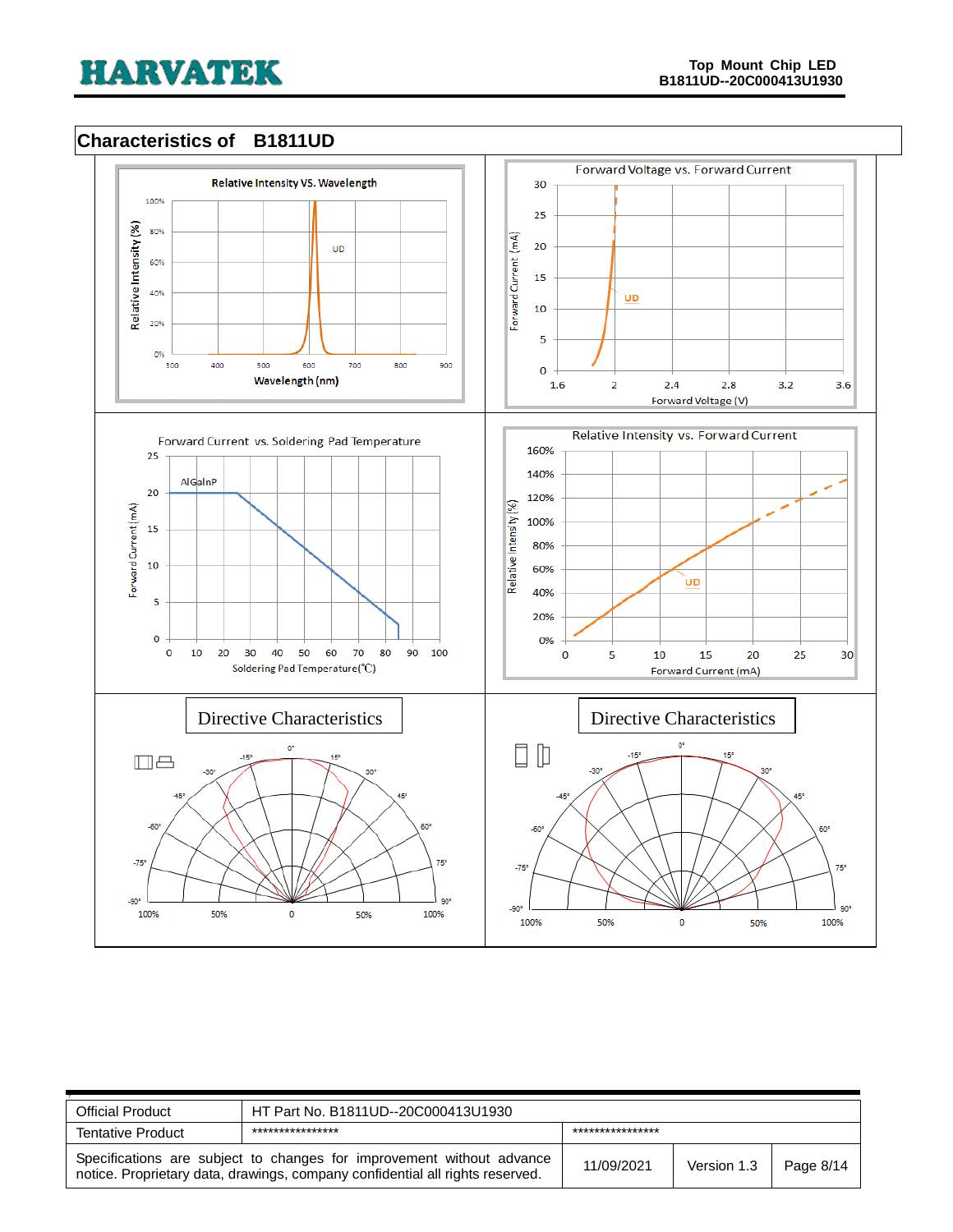#### <span id="page-8-0"></span>**Precaution for Use**

- 1. The chips should not be used directly in any type of fluid such as water, oil, organic solvent, etc.
- 2. When the LEDs are illuminating, the maximum ambient temperature should be first considered before operation.
- 3. LEDs must be stored in a clean environment. A sealed container with a nitrogen atmosphere is necessary if the storage period is over 3 months after shipping.
- 4. The LEDs must be used within 4 weeks after unpacked. Unused products must be repacked in an anti-electrostatic package, folded to close any opening and then stored in a dry and cool space.
- 5. The appearance and specifications of the products may be modified for improvement without further notice.
- 6. The LEDs are sensitive to the static electricity and surge. It is strongly recommended to use a grounded wrist band and anti-electrostatic glove when handling the LEDs.If a voltage over the absolute maximum rating is applied to LEDs, it will damage LEDs.Damaged LEDs will show some abnormal characteristics such as remarkable increase of leak current, lower turn-on voltage and getting unlit at low current.

| <b>Official Product</b>  | HT Part No. B1811UD--20C000413U1930                                                                                                                    |                  |             |           |
|--------------------------|--------------------------------------------------------------------------------------------------------------------------------------------------------|------------------|-------------|-----------|
| <b>Tentative Product</b> | ****************                                                                                                                                       | **************** |             |           |
|                          | Specifications are subject to changes for improvement without advance<br>notice. Proprietary data, drawings, company confidential all rights reserved. | 11/09/2021       | Version 1.3 | Page 9/14 |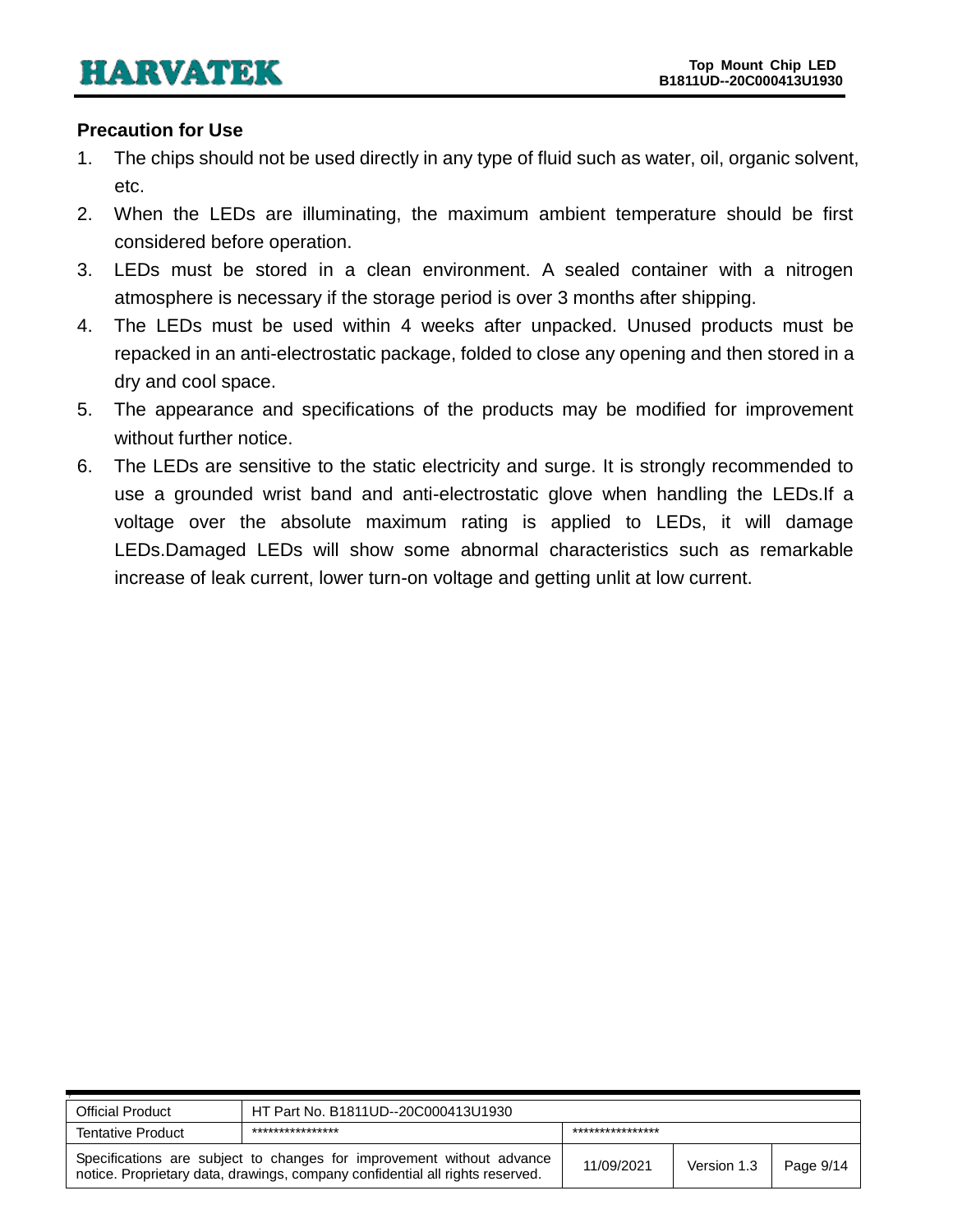## <span id="page-9-1"></span><span id="page-9-0"></span>**Packaging Tape Dimension**



| Dim. A          | Dim. B        | Dim. C        | Q'ty/Reel |
|-----------------|---------------|---------------|-----------|
| $1.11 \pm 0.03$ | $0.60 + 0.03$ | $0.38 + 0.03$ | ЗK        |



| <b>Official Product</b>  | HT Part No. B1811UD--20C000413U1930                                                                                                                    |                  |             |            |
|--------------------------|--------------------------------------------------------------------------------------------------------------------------------------------------------|------------------|-------------|------------|
| <b>Tentative Product</b> | ****************                                                                                                                                       | **************** |             |            |
|                          | Specifications are subject to changes for improvement without advance<br>notice. Proprietary data, drawings, company confidential all rights reserved. | 11/09/2021       | Version 1.3 | Page 10/14 |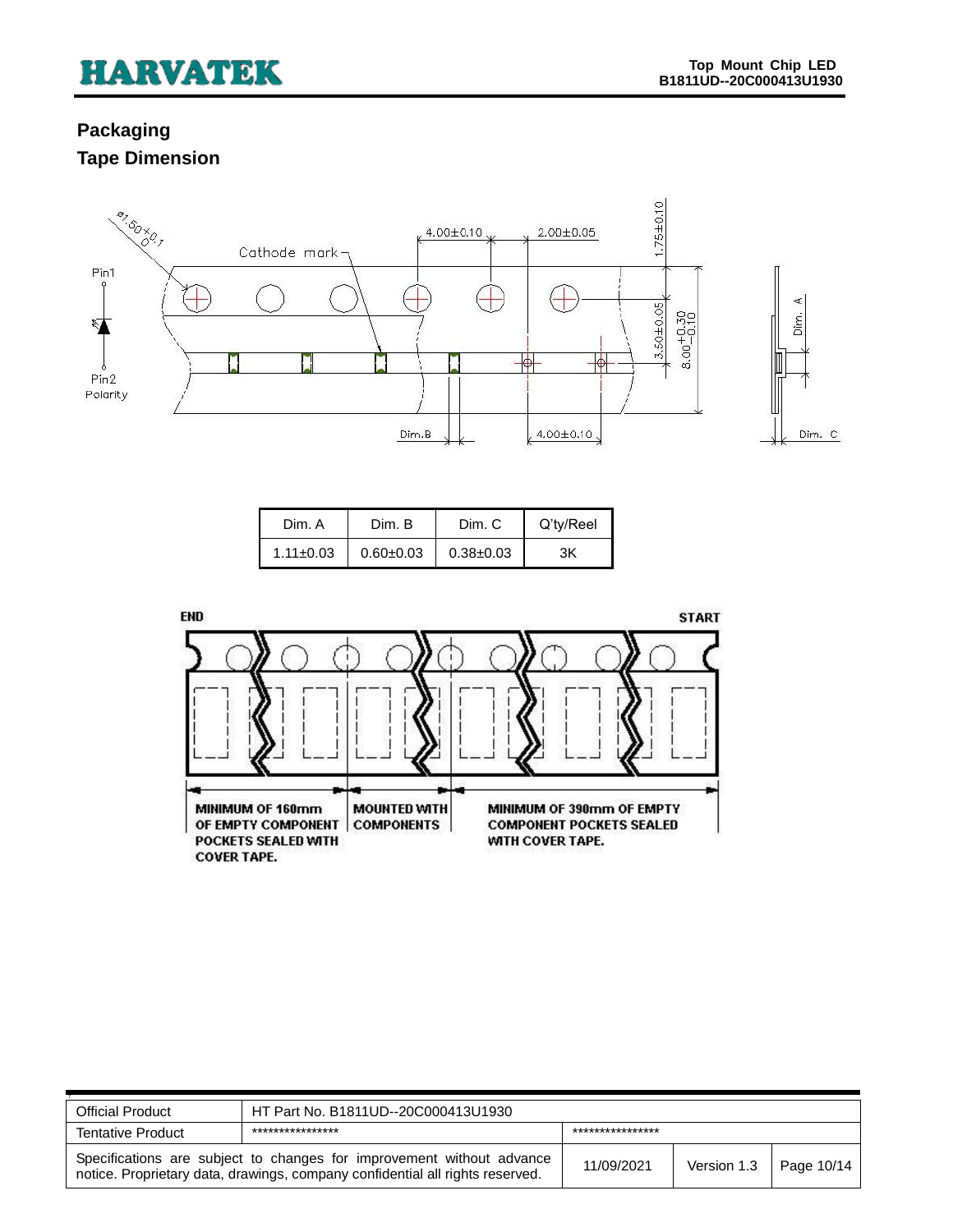#### <span id="page-10-0"></span>**Reel Dimension**

<span id="page-10-1"></span>

5 or 10 boxes per carton is available depending on shipment quantity.

| <b>Official Product</b>  | HT Part No. B1811UD--20C000413U1930                                                                                                                    |                  |             |            |
|--------------------------|--------------------------------------------------------------------------------------------------------------------------------------------------------|------------------|-------------|------------|
| <b>Tentative Product</b> | ****************                                                                                                                                       | **************** |             |            |
|                          | Specifications are subject to changes for improvement without advance<br>notice. Proprietary data, drawings, company confidential all rights reserved. | 11/09/2021       | Version 1.3 | Page 11/14 |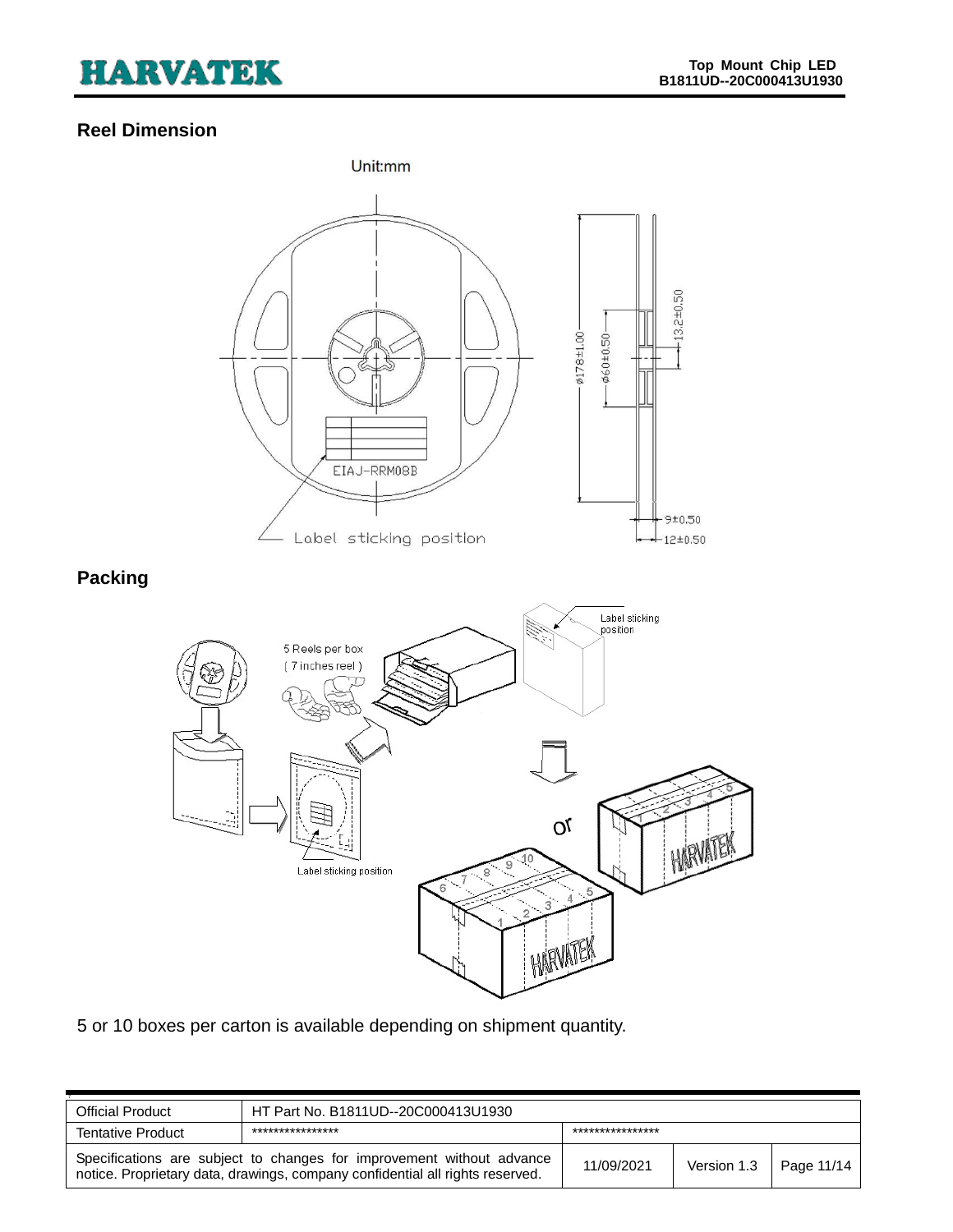#### <span id="page-11-0"></span>**Dry Pack**

All SMD optical devices are **MOISTURE SENSITIVE**. Avoid exposure to moisture at all times during transportation or storage. Every reel is packaged in a moisture protected anti-static bag. Each bag is properly sealed prior to shipment.

A humidity indicator will be included in the moisture protected anti-static bag prior to shipment.

The packaging sequence is as follows:



## <span id="page-11-1"></span>**Baking**

Baking before soldering is recommended when the package has been unsealed for 4 weeks. The conditions are as followings:

- 1. 60±3℃×(12~24hrs)and<5%RH, taped reel type.
- 2. 100±3℃×(45min~1hr), bulk type.
- 3. 130±3℃×(15min~30min), bulk type.

## <span id="page-11-2"></span>**Precautions**

- 1. Avoid exposure to moisture at all times during transportation or storage.
- 2. Anti-Static precaution must be taken when handling GaN, InGaN, and AlGaInP products.
- 3. It is suggested to connect the unit with a current limiting resistor of the proper size. Avoid applying a reverse voltage beyond the specified limit.
- 4. Avoid operation beyond the limits as specified by the absolute maximum ratings.
- 5. Avoid direct contact with the surface through which the LED emits light.
- 6. If possible, assemble the unit in a clean room or dust-free environment.

| <b>Official Product</b>  | HT Part No. B1811UD--20C000413U1930                                                                                                                    |                  |             |            |
|--------------------------|--------------------------------------------------------------------------------------------------------------------------------------------------------|------------------|-------------|------------|
| <b>Tentative Product</b> | ****************                                                                                                                                       | **************** |             |            |
|                          | Specifications are subject to changes for improvement without advance<br>notice. Proprietary data, drawings, company confidential all rights reserved. | 11/09/2021       | Version 1.3 | Page 12/14 |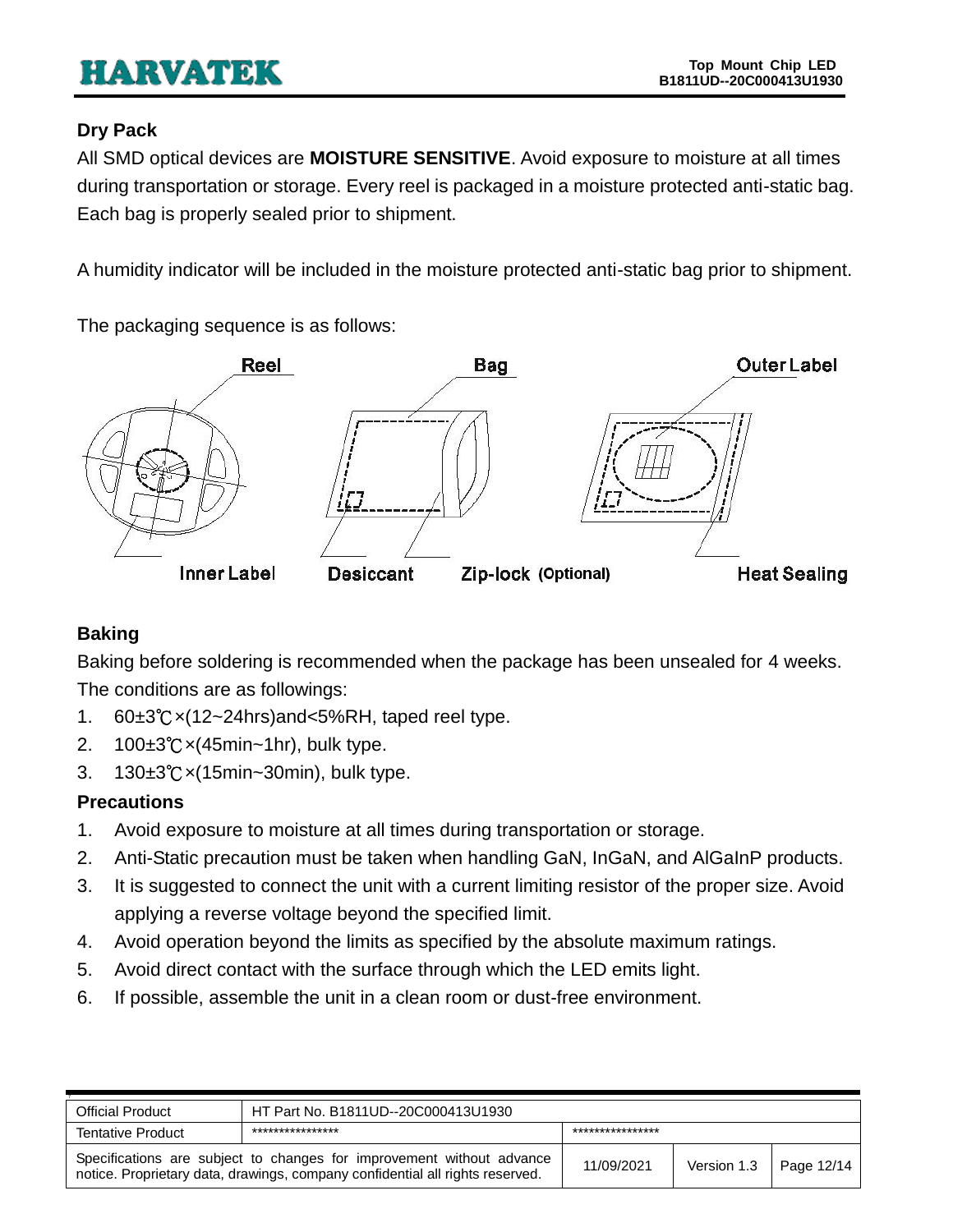#### <span id="page-12-0"></span>**Reflow Soldering**

Recommend soldering paste specifications:

- 1. Operating temp.: Above 217℃ ,60~150 sec.
- 2. Peak temp.:260 ℃Max.,10sec Max.
- 3. Reflow soldering should not be done more than two times.
- 4. Never attempt next process until the component is cooled down to room temperature after reflow.
- 5. The recommended reflow soldering profile (measured on the surface of the LED terminal) is as following:

Lead-free Solder Profile



#### <span id="page-12-1"></span>**Reworking**

- Rework should be completed within 5 seconds under 260℃.
- The iron tip must not come in contact with the copper foil.
- Twin-head type is preferred.

#### <span id="page-12-2"></span>**Cleaning**

Following are cleaning procedures after soldering:

- An alcohol-based solvent such as isopropyl alcohol (IPA) is recommended.
- Temperature x Time should be 50℃ x 30sec. or <30℃ x 3min
- Ultrasonic cleaning: < 15W/ bath; bath volume ≤ 1liter
- Curing: 100℃ max, <3min

| Official Product         | HT Part No. B1811UD--20C000413U1930                                                                                                                    |                  |             |            |
|--------------------------|--------------------------------------------------------------------------------------------------------------------------------------------------------|------------------|-------------|------------|
| <b>Tentative Product</b> | ****************                                                                                                                                       | **************** |             |            |
|                          | Specifications are subject to changes for improvement without advance<br>notice. Proprietary data, drawings, company confidential all rights reserved. | 11/09/2021       | Version 1.3 | Page 13/14 |